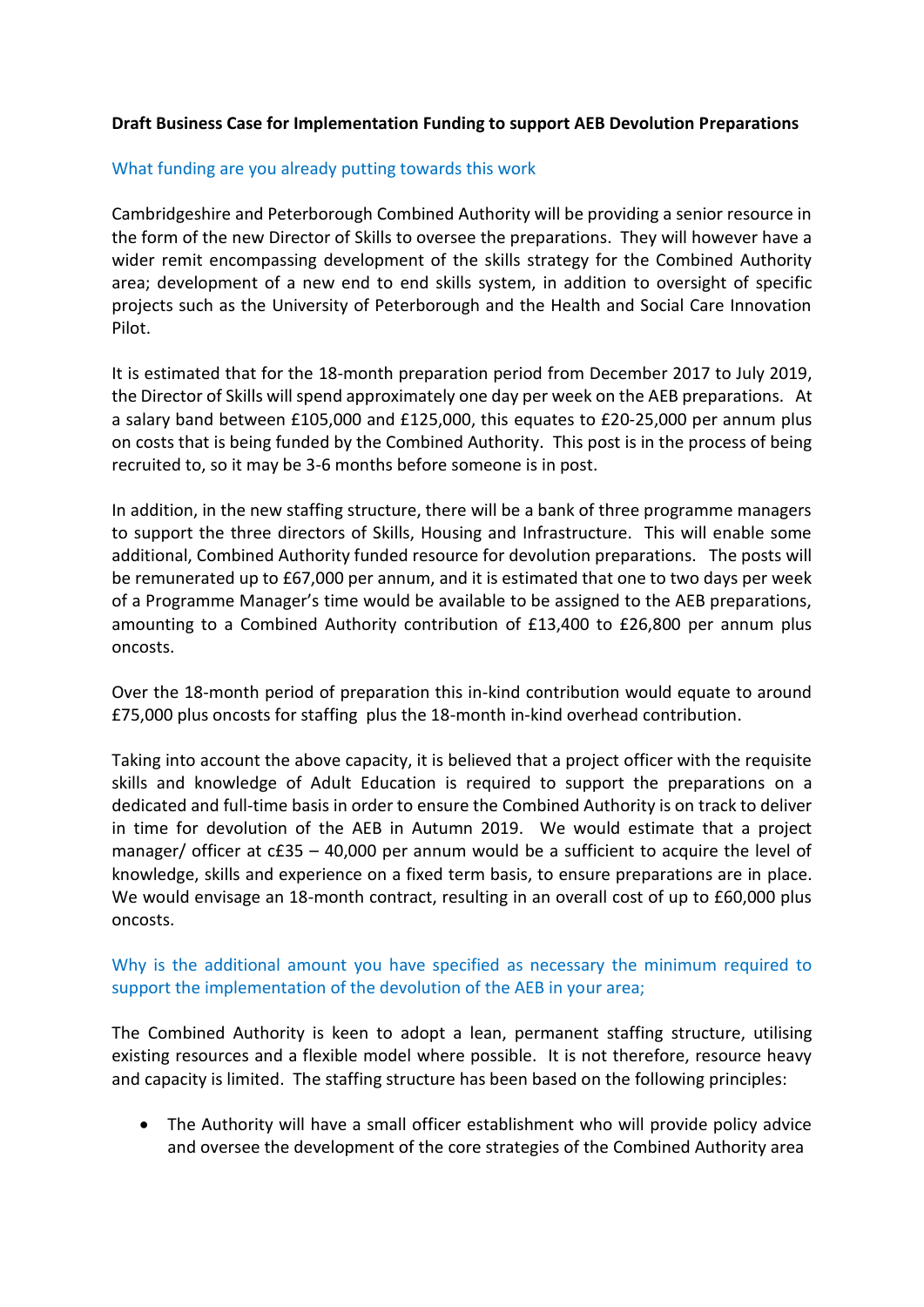- The same officer group will commission and manage projects, programmes and delivery by external providers, and provide the Combined Authority with independent assurance that its investments are being managed efficiently and effectively
- The Authority will have mixed economy of secondments, direct employment and commissioned services
- Support services will where appropriate be provided from within constituent bodies
- The Authority will actively seek to join up activities and functions across the public sector including the Local Authority network, the Greater Cambridge Partnership, and the Local Enterprise Partnership

In terms of utilising existing resources from across the partnership, there are several individuals who have the specialist knowledge that would be beneficial to the Combined Authority in its preparations for devolving the AEB budget, however, they are embedded within partner council's own Further Education operations and therefore would have a conflict of interest, as existing providers in the area.

The amount specified would provide a fixed-term dedicated resource to complement the soon to be established, permanent staffing structure, ensuring that the Combined Authority can continue to demonstrate Value for Money and a lean but flexible approach to resourcing.

The Combined Authority is in the position at least match-fund the funding request to Government, on an "in-kind" basis. In fact, the Combined Authority's contribution would be slightly higher that the amount that is being requested.

In terms of the work to be undertaken by the project manager/ officer, this will involve working to the timetable and requirements set out, depending upon the transitional option that is decided upon. However, the tasks are as follows (although this list is not exhaustive):

- Mapping the existing FE provision in the area and understanding the number of learners
- Reviewing the existing budget allocations
- Ensuring that the readiness conditions are met and action taken where necessary
- Ensure that the Delivery Agreements are in place with providers and are aligned to the area's Strategy for Skills and Economic ambitions

What are the reasons for requiring the money as they have been set out- for example, you may wish to supply additional information on why the level of funding you have specified is needed;

The aforementioned staffing structure aligns the authority with the Mayor's commitment to create a Combined Authority which acts as a commissioning organisation - operating with an efficient and streamlined staffing structure. Due to the already limited officer capacity, the Combined Authority has no additional budget from which to provide the funds for a dedicated resource for this project. Without additional resource, this work would need to be reprioritised by the Skills Director who will be primarily focussing on the delivery of the ongoing Peterborough University project. Consequently, the Skills Director would be required to be a